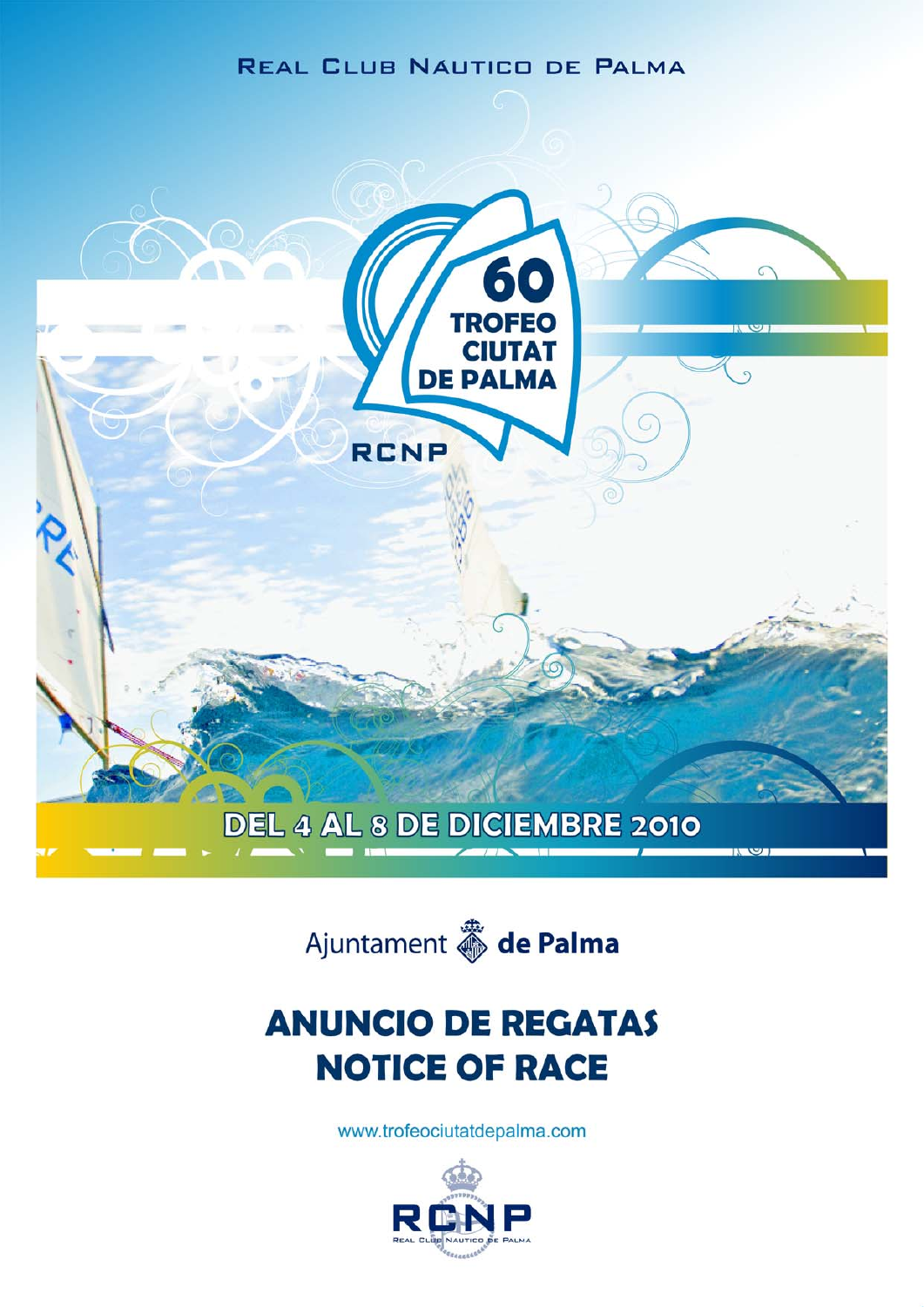

# **60th CIUTAT DE PALMA TROPHY**

OPTIMIST- 420- EUROPE-LASER RADIAL-LASER 4.7- CADET SNIPE and 29er as invited class

# From the 4th to 8th of December 2010

# **NOTICE OF RACE**

The 60th Ciutat de Palma Trophy, will be held in the waters of the Bay of Palma from the 4th to the 8th of December 2010, both inclusive, is organised by the Real Club Náutico de Palma and sponsored by the Townhall of Palma and the Balearic Tourism Institute, with the support of the Royal Spanish Sailing Federation, Balearic Sailing Federation, Port Authorities, the Club Náutico de Portixol and the Club Náutic s'Arenal,

# *1. RULES*

- 1.1 The regatta will be governed by the rules as defined in the 2009 2012 ISAF Rules of sailing (RRS)
- 1.2 Appendix P of the RRS will apply.

In case of a discrepancy between the Notice of Race and the Sailing Instructions, the latter will prevail.

# *2. ADVERTISING*

The advertising for this regatta will be in accordance to the RRS regulations of rules 20.3.1.2 y 20.4, under ISAF regulation 20 and the Competition Regulation of the Royal Spanish Sailing Association "RFEV", prescriptions to such regulation.

# *3. ELEGIBILITY*

Competitors must comply with the ISAF eligibility requirements, (rule 19) and the prescriptions of the RFEV for this rule.

# *4. CLASSES TO COMPETE*

4.1 The regatta is reserved to boats of classes Optimist – 420 – Europe - Laser Radial - Laser 4.7- Cadet – Snipe and 29er.

4.2 International Optimist Class: Entries of sailors born after 31rst December of 1999 (except for wild cards) will not be accepted.

4.3 The Organising Committee establishes a minimum number of entries under its criteria to provide a satisfactory event. This will be notified upon confirmation of registrations.

# *5. ENTRIES*

Ajuntament & de Palma RCNP

5.1 Pre-registrations shall be dully complied through the events official website**: www.trofeociutatdepalma.com**





**Aacciona** ultramar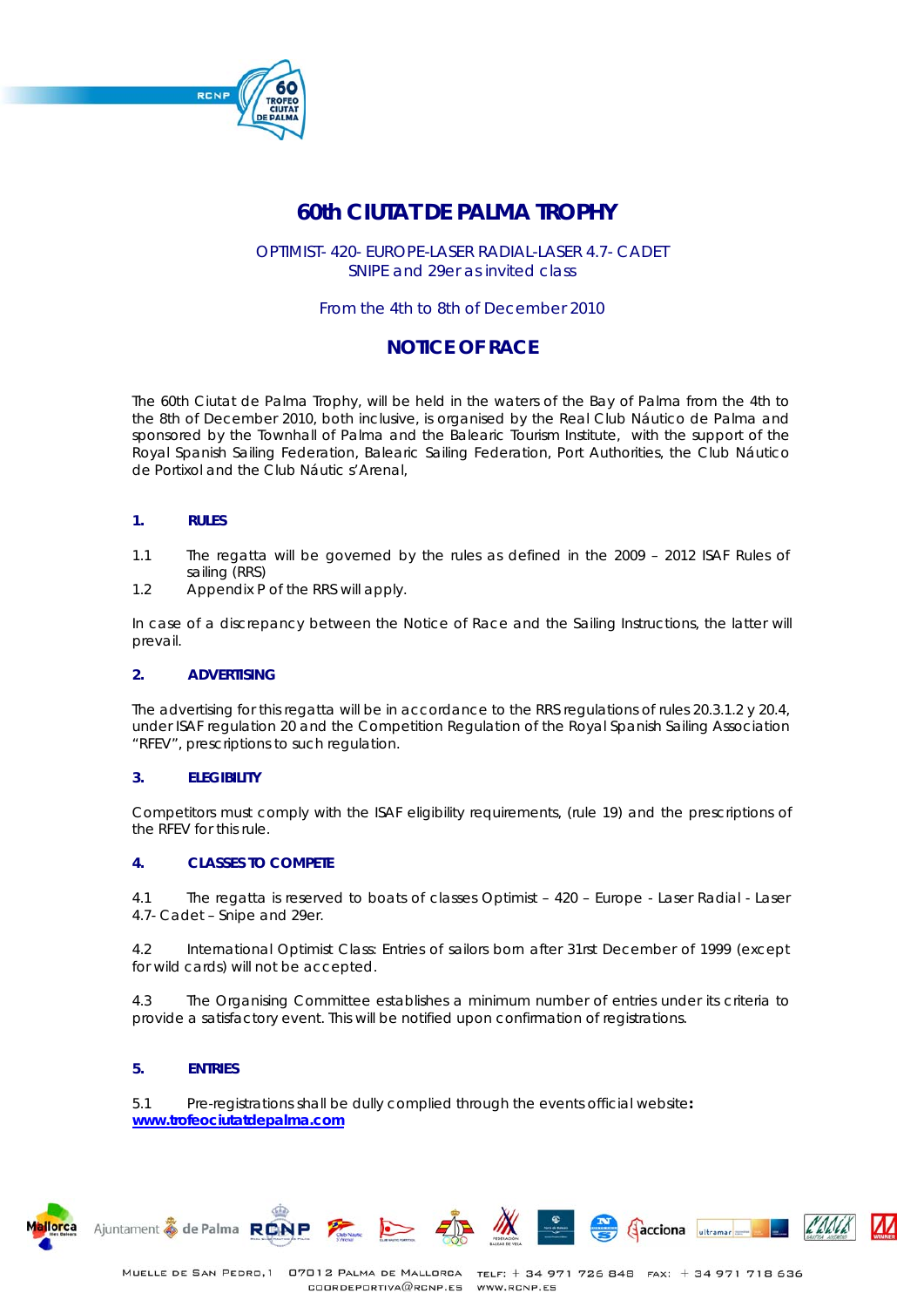

5.2 There is a limited number of entries for the *60th Ciutat de Palma Trophy.* A pre-entry period is established as follows: opening on the 1rst of August and which will end at 20.00 h. on the 30 of October, 2010.

From the 2nd of November 2010, - the organising committee under its criteria and taking in consideration the latest ranking list- , will publish on the official website, the confirmed pre entry list of the 60<sup>th</sup> Ciutat de Palma Trophy. Registrations will only be confirmed upon registration fee payment, before the entry fee payment deadline. All those registrations not accepted, will be reimbursed.

Furthermore the Organising Committee reserves the right to accept entries received alter the entry deadline. These entries will have to pay a 100 % increment of the entry fee. All those registrations that have not complied with the payment on time, will be considered to have exceeded the registration period.

The organising Committee reserves fifteen entries to be awarded in accordance with the Wild Card System for the Optimist Class (invitation to participate), even if they do not comply with point 4.2 of this Notice of Race.

5.3 The entry fee for each class is:

| CLASS                                            | <b>FNTRY FFF</b> |
|--------------------------------------------------|------------------|
| <b>OPTIMIST/LASER 4.7/LASER</b><br>RADIAL/EUROPE | 40 €             |
| 420/CADET/SNIPE/29er                             | 70 €             |

The entry fee will be made online through the event's official website.

Bank details for payment:

# **LA CAIXA, OFFICE: CALLE ANDREA DORIA, Nº 60, 07014, PALMA DE MALLORCA (SPAIN) ACCOUNT NUMBER: 2100-1763-07-0200065812 IBAN: ES62 2100 1763 0702 00065812 BIC (SWIFT CODE): CAIXESBBXXX**

It is mandatory to send a copy of the bank transfer with your sail number and name of the participant to the RCNP either by fax: + 34 971 718636 to the attention of the Race Office, or by email to: oficinaderegatas@rcnp.es.

- 5.4 REGISTRATION OF COMPETITORS
- 5.4.1 Each competitor must personally register and sign the Registration Form at the Race Office before 19.00 h on 5th December 2010.



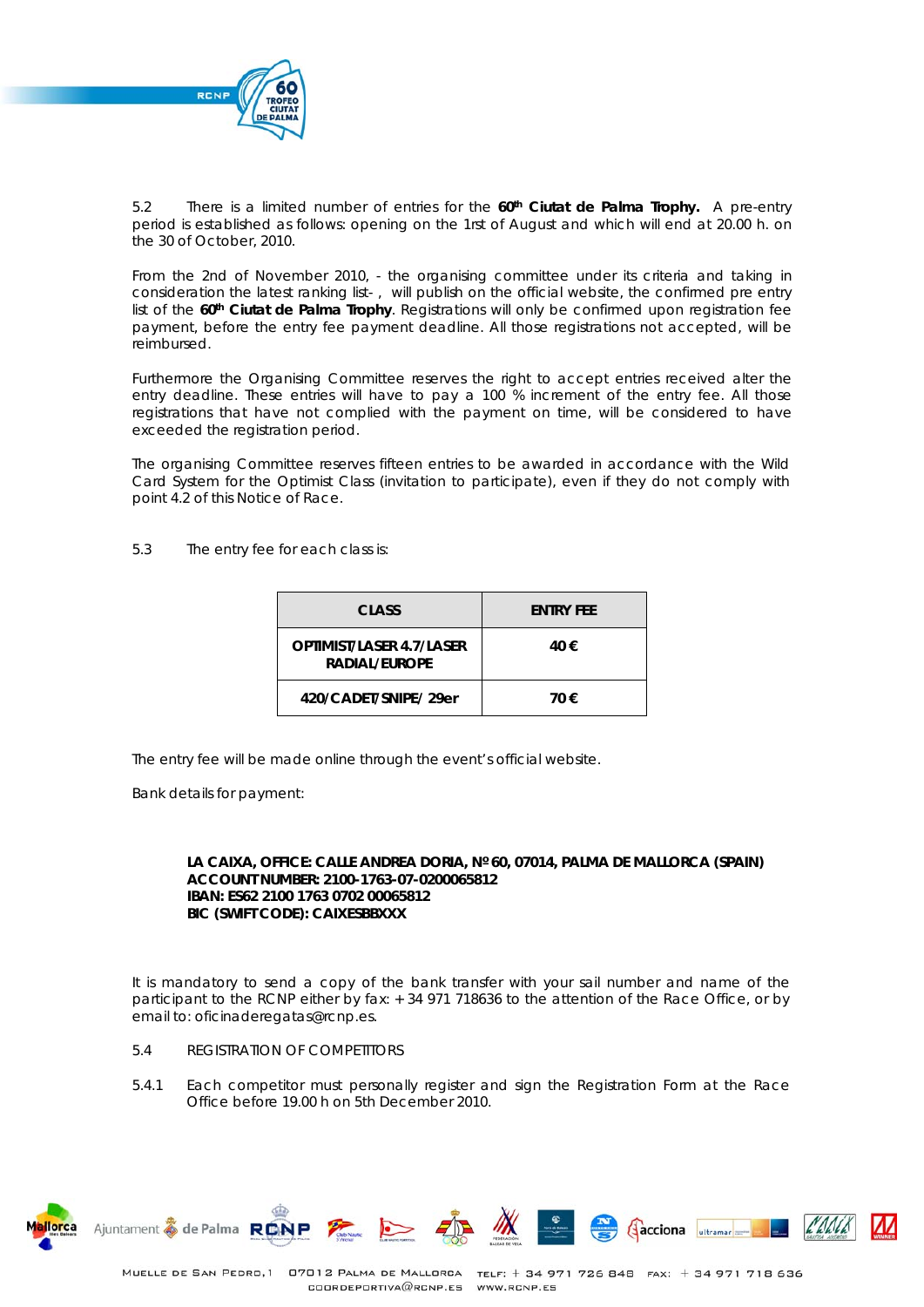

- 5.4.2 Register is subject to presentation of the following documents, before the time indicated:
	- a) For Spanish crew, legal residents in Spain or crew belonging to a yacht member of a Spanish sailing yacht club, will have to show the current year's national sailing federation license.

The foreign sailors who do not have a sailing federation license or an athletes medical insurance with accident coverage, will have to prove to posses an accident and illness insurance valid in Spain.

- b) Spanish class card accreditation.
- c) I.D or accreditation document of the age of the participants (only youth categories)
- d) Valid boat measurement certificate under the present owner's name.
- e) Insurance under civil law for a minimum amount of  $300.500 \in$  (foreign competitors)
- f) Coaches and technical staff will have to register and hand in a copy of their velid technical license or degree.
- 5.4.3. Only the competitor registered as helmsman can act as such.

# **6. SCHEDULE**

6.1 The Schedule is as follows:

| <b>DATE</b>                                                                                                 | TIME                | <b>ACT</b>                                                                               |
|-------------------------------------------------------------------------------------------------------------|---------------------|------------------------------------------------------------------------------------------|
| 4 December                                                                                                  | 09:00 to 19:00 h    | Race Office Opens<br><b>Registration of competitors</b><br>Sailing Instructions delivery |
| 5 December                                                                                                  | $09:00$ to 19.00 h. | Race Office Opens<br>Registration of competitors<br>Sailing Instructions delivery        |
| 6 December                                                                                                  | 11:30 h.            | Warning signal 1rst race                                                                 |
| 7 December                                                                                                  | 11:30 h             | Races                                                                                    |
| 8 December                                                                                                  | 11:30 h<br>18:00 h  | Races<br>Prize - giving Ceremony                                                         |
| On the 8th of December a starting signal will not be given after 15:00 h. except after a<br>general recall. |                     |                                                                                          |

# *7. COMPETITION FORMAT, COURSES*

7.1 All participating classes will sail fleet races, except for the International Optimist Class, which will sail in groups. Nevertheless, the Race Committee reserves the right to modify this format if the fleet has more than 70 entered boats, this will be notified in the Sailing Instructions.



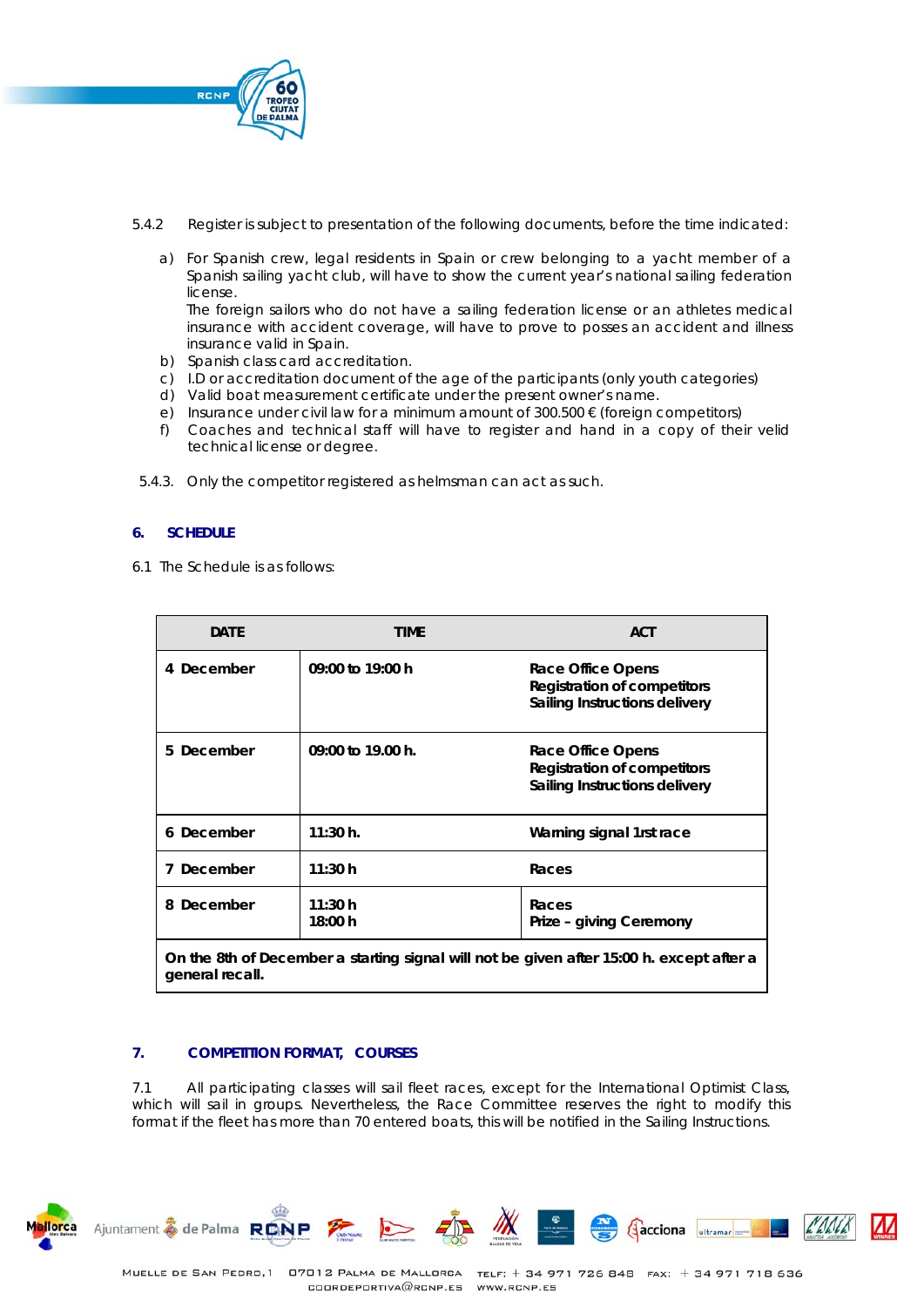

7.2 Nine races are scheduled in classes Optimist, 420, Europe, Laser Radial, Laser 4.7, Cadet, Snipe and 29er. of which two must be completed to have a valid regatta.

7.3 Courses will be described in the Sailing Instructions.

## **8** *MEASUREMENTS, STAMPING OF SAILS AND EQUIPMENT*

Daily measurement checks can be carried out.

It is the registered helmsman's only responsibility to attend this regatta having previously updated his/her Measurement certificate and measured the equipment with which he/she intends to participate.

#### **9** *SCORING*

The **low-point** scoring system, RRS Appendix A 4.1 will apply.

#### *10. PRIZES*

The official trophies list will be published on the Official Notice Board before the start of the race.

#### *11. DISCLAIMER*

11.1 All those taking part in the  $60<sup>th</sup>$  Ciutat de Palma Trophy, do so at their own risk and responsibility.

11.2 The Organising Committee or any person or part involved with the organisation of the event disclaim any and every responsibility whatsoever for loss, damage, injury or inconvenience that might occur to persons and goods, both ashore and at sea as a consequence of participation in the race stated in this Notice of Race.

Attention is drawn to the **RRS Fundamental Rule 4** – Decision to Race, which states:

*"The responsibility for a boats' decision to participate in a race or to continue racing is hers alone".* 

#### *12. MARINE HEAD OFFICE*

- 12.1 Competitors are reminded of the obligation to comply with the rules and laws regarding maritime traffic, which will prevail over the sport rules.
- 12.2 The support boat will have a mooring place reserved for them at the RCNP during the racing days as long as they have previously registered at the Race Office and handed in the following documents:

Third parties insurance policy Rib's registration certificate Drivers (sailors) license to comply with the ribs characteristics Sailing coach license or degree

12.3 All coaches and supporting personnel will be requested to be equipped with and use the life jacket and to carry with them a VHF radio, out on the water.





Ajuntament & de Palma RONP

**Aacciona** ultramar